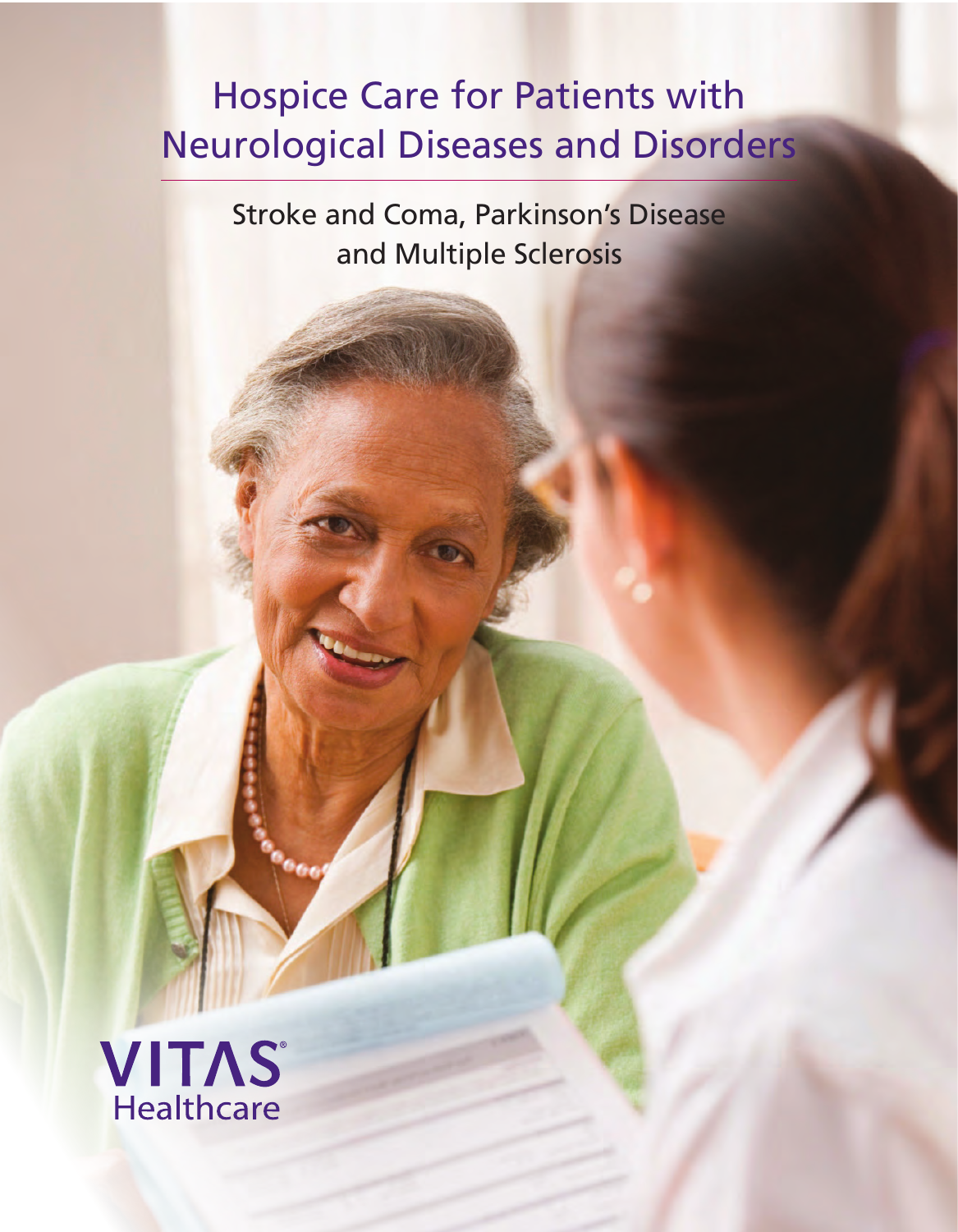## Incidence of neurological disease

More than 600 disorders afflict the nervous system, according to the National Institutes of Health (NIH). The NIH estimates neurological disorders strike 50 million Americans each year.<sup>1</sup>

The most common neurologic conditions generally fall into one of four categories: dementia, stroke or coma, amyotrophic lateral sclerosis (ALS) and non-ALS neurologic disorders. The National Hospice and Palliative Care Organization estimates nearly 20 percent of the 1.5 million patients who received hospice services in 2012 had a neurologic condition.<sup>2</sup>

## How can hospice help?

With the assistance of hospice, individuals in the final stages of any neurologic condition can enjoy a better quality of life, with their symptoms managed. VITAS helps relieve suffering, provide comfort, promote dignity and facilitate closure for patients and families.

The hospice plan of care addresses the patient's physical and psychosocial wellbeing, and seeks to manage a wide variety of symptoms, including:

- Shortness of breath; respiratory dysfunction
- Pain resulting from stiff joints, muscle cramps, involuntary muscle contractions and pressure on skin and joints caused by immobility



- Skin care issues
- Difficulty swallowing
- Impaired hydration and nutrition
- Difficulty communicating
- Depression or anxiety

#### Hospice care for stroke

In the case of stroke, if there is no improvement in neurological functioning after three days, the chance of full recovery is not promising. Therefore, the criteria for hospice care for a sudden (acute) stroke are that a person must have one of the following conditions for at least three days:

- Coma
- Persistent vegetative state
- Severely reduced level of consciousness

Some patients survive a stroke and the acute hospitalization that follows, but later experience a continuous decline in clinical or functional status. These patients suffer from what is called chronic stroke or cerebrovascular disease, and should be evaluated for hospice.

### Hospice care for coma

While in a coma, the body continues to change and, in many cases, break down. A patient should be evaluated for hospice if his or her condition deteriorates in spite of artificial nutrition and hydration or if the family or other designated caregiver decides the patient will not be supported by feeding tubes.

All hospice organizations are reimbursed in the same way, so they do not compete on cost. It is the quality of service and spectrum of choices that differentiate one hospice from another.

'National Institute of Neurological Disorders and Stroke. "NINDS Overview." Web. http://www.ninds.nih.gov/about\_ninds/ninds\_overview.htm. Accessed July 23, 2014. <sup>2</sup>NHPCO Facts and Figures: Hospice Care in America. Alexandria, VA: National Hospice and Palliative Care Organization, October 2013.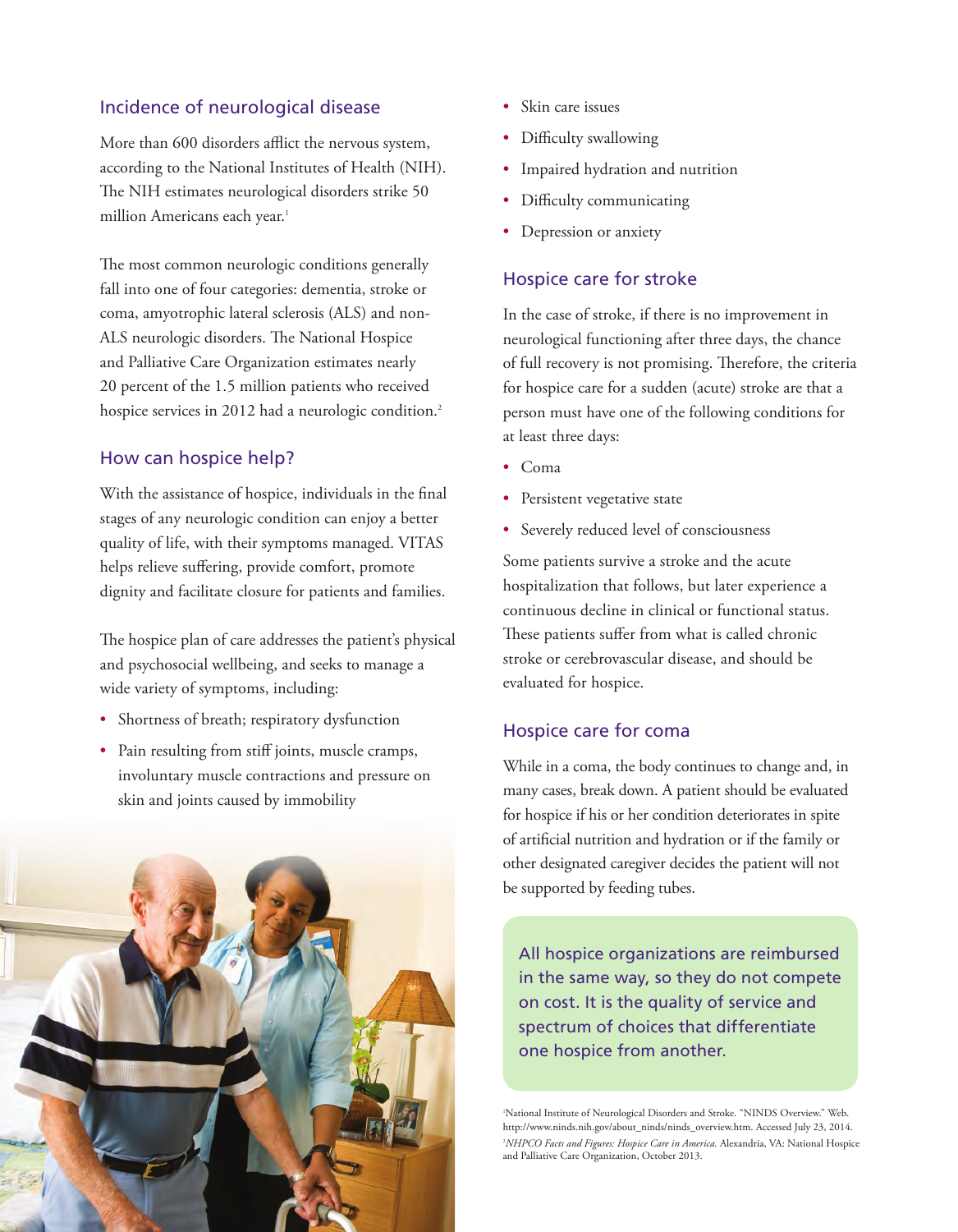The VITAS team is dedicated to keeping the individual as comfortable as possible, preventing symptoms of thirst and providing preventive skin care. In addition, medications may be administered to treat pain, shortness of breath, lung congestion, fever or any other problematic symptoms.

## Hospice care for non-ALS neurologic disorders

In neurologic disorders such as Parkinson's disease and multiple sclerosis, there are two criteria that usually qualify a person for hospice care: a significant compromise in breathing and/or swallowing.

Other factors support the need for hospice care, such as "rapid disease progression," which is defined as the development of severe neurologic disability over a 12-month period. It is characterized by:

- Progression from independent ambulation to wheelchair or bed-bound status
- Progression from normal to barely intelligible or unintelligible speech
- Progression from normal to pureed diet
- Progression from independent eating, toileting and dressing to needing major assistance with these tasks

Anyone can inquire about hospice services. You, your loved one or your physician may contact VITAS to request an evaluation to see if hospice is an appropriate option for care.

## Who pays for VITAS services?

VITAS accepts Medicare, Medicaid/Medi-Cal, private insurance and other forms of reimbursement for its hospice services.

VITAS Healthcare can help. Call us at 800.723.3233 or visit VITAS.com

## Levels of hospice care

A pioneer in the field of end-of-life care, VITAS is proud to offer unsurpassed service across all four levels of hospice care:

- **Routine Home Care**—available wherever the patient calls home (residence, nursing home, assisted living community)
- **Intensive Comfort Care**® (continuous care) medical management in the home for up to 24 hours per day when medically appropriate
- **Inpatient Care**—when medical needs cannot be managed at home
- **Respite Care**—allows the patient a brief inpatient admission to provide caregivers a "respite"

## Your VITAS care team

Because patients who have neurological diseases and disorders have a broad range of needs, their care is coordinated by a highly trained interdisciplinary team:

- **• Physician** who works with the patient's primary care physician in controlling pain and symptoms
- **Registered nurse** who is skilled in assessing and managing pain
- **Social worker** who provides emotional support and helps with financial issues and planning
- **Hospice aide** who can help with personal care and hygiene, light housekeeping, light laundry and occasional shopping
- **Chaplain** who works with the patient's own clergy and offers spiritual support
- **Community volunteer** trained by VITAS to offer time and companionship
- **Bereavement specialist** who offers grief and loss support and helps with memorial services and other care for loved ones